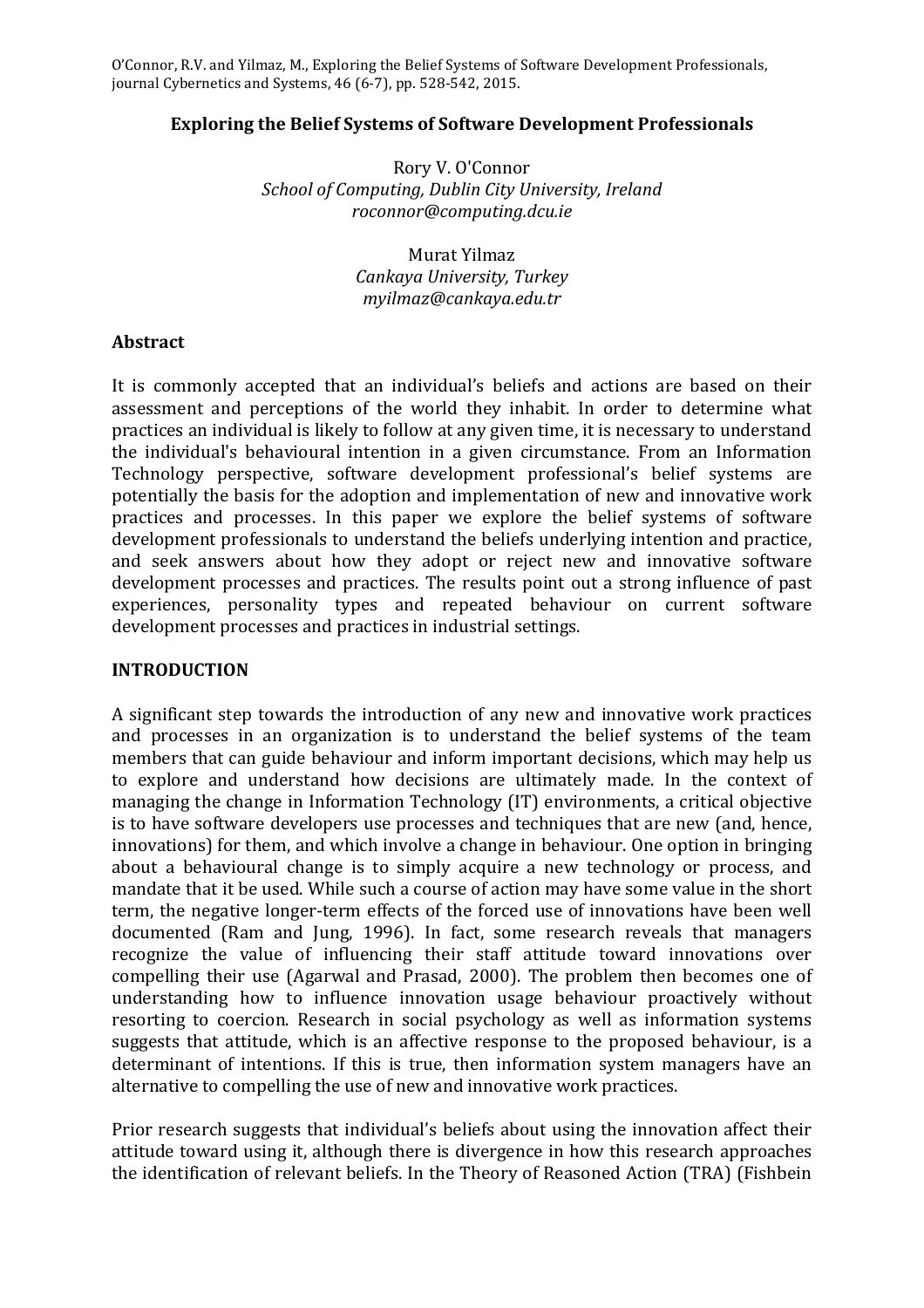and Ajzen, 1975), the identification and measurement of relevant beliefs is a two-step process. Salient beliefs about the behaviour in question have to be elicited first from target users for each specific context to which the theory is applied. Then the strength of each of these beliefs about the behaviour is assessed and is weighted multiplicatively by the value assigned by the subject to that attribute of the behaviour. For example, a behavioural belief in the context of the adoption of specific technology might be: "*using software tools improves my productivity in software development*" while an example of the associated evaluation is: "*it is important for me to be more productive in software development*".

IT acceptance and usage represent central concerns in recent information systems research. Although several theoretical models have been proposed to describe the phenomenon associated with IT acceptance, the Technology Acceptance Model (TAM) is increasingly recognized as a robust yet parsimonious conceptualization. Drawing upon the TRA, TAM argues that IT acceptance behaviours can be explained by individual beliefs about the usefulness and ease of use of the IT. Empirical studies based on TAM have indicated that usefulness and ease of use beliefs do explain significant variance in attitude, intentions, and usage. Other work in technology acceptance, notably innovation diffusion studies, however argue for a more comprehensive set of beliefs.

There has been considerable research on the factors that predict whether individuals will accept and voluntarily use information systems. The TAM has a base in psychological research, is parsimonious, explains usage behaviour quite well and can be operationalized with valid and reliable instruments. A limitation of TAM is that it assumes usage is volitional, that is, there are no barriers that would prevent an individual from using an IS if he or she chose to do so.

Other research (such as (Rogers, 1995)) has studied the relevant literature in the adoption and diffusion of innovations and has tried to identify more comprehensive sets of beliefs or attributes of an innovation that influence user acceptance. A relevant belief identified by Tornatzky and Klein (1982) is compatibility, which is defined as "the *dearee to which an innovation is perceived as being consistent with the existing values, needs, and past experiences of potential adopters*" [p. 195].

Theoretical and empirical research on technology acceptance, while acknowledging the importance of individual beliefs about the compatibility of a technology, has produced equivocal results.

It is unclear what relationship creative style may have to software developers' beliefs and attitudes regarding an innovation. Although one could argue that less innovative employees may judge the innovation to be more difficult to use and they may offer this as an excuse for their reluctance to adopt or accept the innovation, the precise nature of the relationship between innovativeness and ease of use may not be so straightforward. As one example, Agarwal and Prasad (2000) in their examination of a domain-specific form of innovativeness - which they label personal innovativeness with  $IT - do not$ anticipate a direct relationship between personal innovativeness with IT and employees' attitudes to a technological innovation, nor do they find a direct relationship in their study.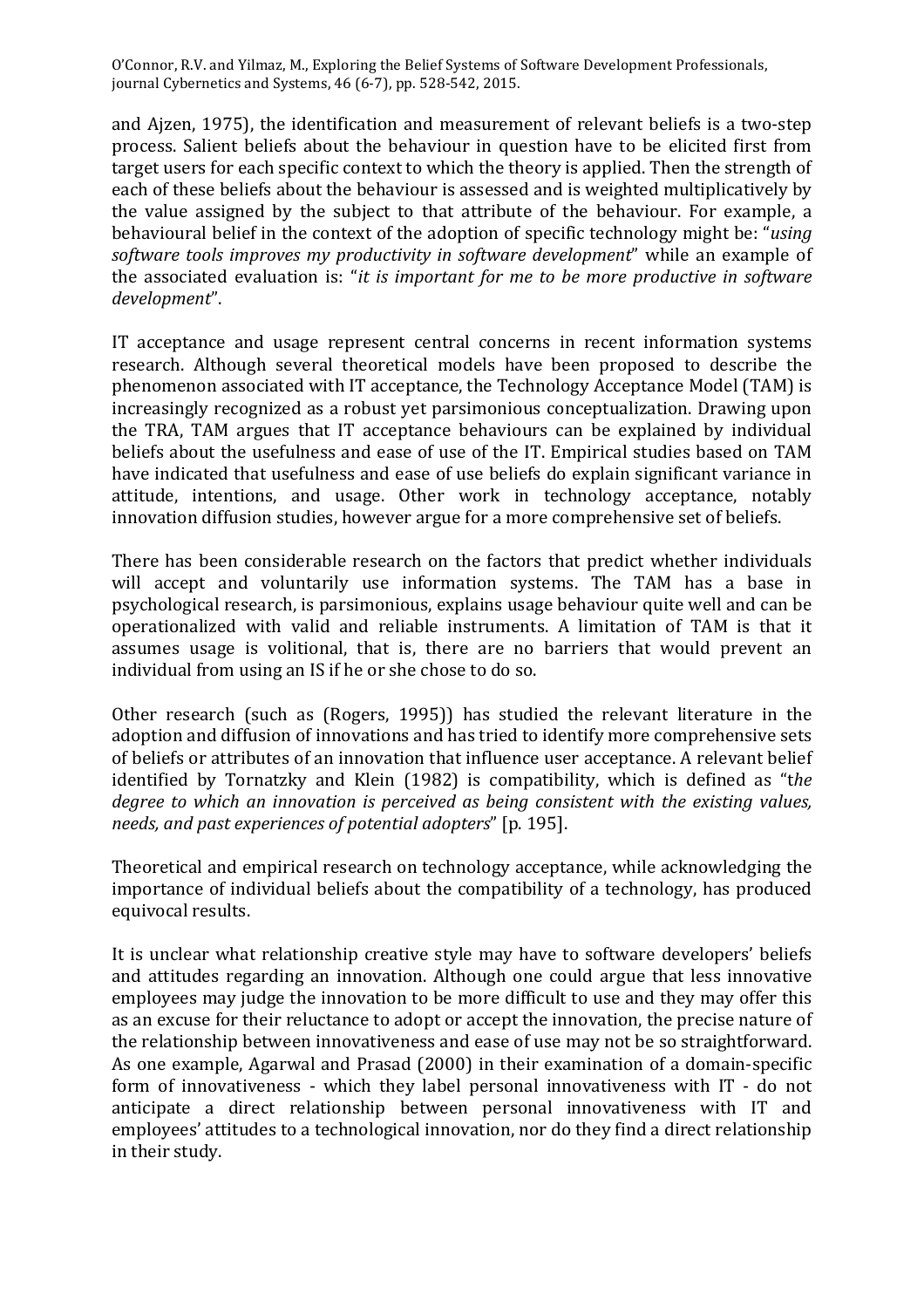### **SOFTWARE PROCESS**

A software process essentially describes the way an organization develops its software products and supporting services, such as documentation. Processes define what steps the development organizations should take at each stage of production and provide assistance in making estimates, developing plans and measuring quality. The process and associated activities are often documented as sets of procedures to be followed during development. However, the documentation is not the process but should clearly represent the process as it is implemented within an organization. To simplify understanding and to create a generic framework, which can be adapted by organizations, software processes are represented in an abstract form as software process models. A number of different models exist as instantiations of how software development can be undertaken. Some of the best-known process models include: Waterfall Development, Evolutionary Development and Component-based Development (Sommerville, 2007).

There is a widely held belief that a better software process results in a better software product, with authors such as Humphrey (1995) stating that "*to improve your product*, *you* must *improve your process quality*". These ideas have led to a focus on Software Process Improvement (SPI) which can be traced back to the 1970s and 1980s and the work of Crosby (1979) and Juran (1988) who demonstrated that, in the area of production management, product quality could be improved through a better production process.

SPI aims to understand the software process as it is used within an organisation and thus drive the implementation of changes to that process to achieve specific goals such as increasing development speed, achieving higher product quality or reducing costs. The reason for this focus on SPI is encapsulated in the belief that there is an intrinsic link between the quality of the software process and the quality of the outputs emanating from that process and this belief is shared by a number of authors. Zahran (1998) claims "*it is a widely accepted fact that the quality of a software product is largely determined by the quality of the process used to maintain and develop it*". SPI models have been developed to assist companies in this regard and purport to represent beacons of 'best practice'. Contained within international standard quality models such as CMMI, ISO 9000 and ISO/IEC 29110 (Laporte et al 2014), according to their supporters, lies the road to budgetary and schedule adherence, better product quality and improved customer satisfaction.

However, the domain of SPI is not without its detractors. For example, according to the SPI manifesto (Pries-Heje and Johansen, 2010) many people believe that they don't need processes in order to build and ship software products. This belief may be the source of most resistance to change met by SPI professionals. But the fact is that you cannot create software without process. Another problem is when 'process' is seen as 'somebody else's process description.' This again leads to the misconception that one can do without process. Software should not be created without process; however, what is important is that you have process that fits the need of your projects and your business. Another belief of the practitioners is that following a process as it is defined is 'overkill'. A widespread opinion prevailed that there was an easier or less time-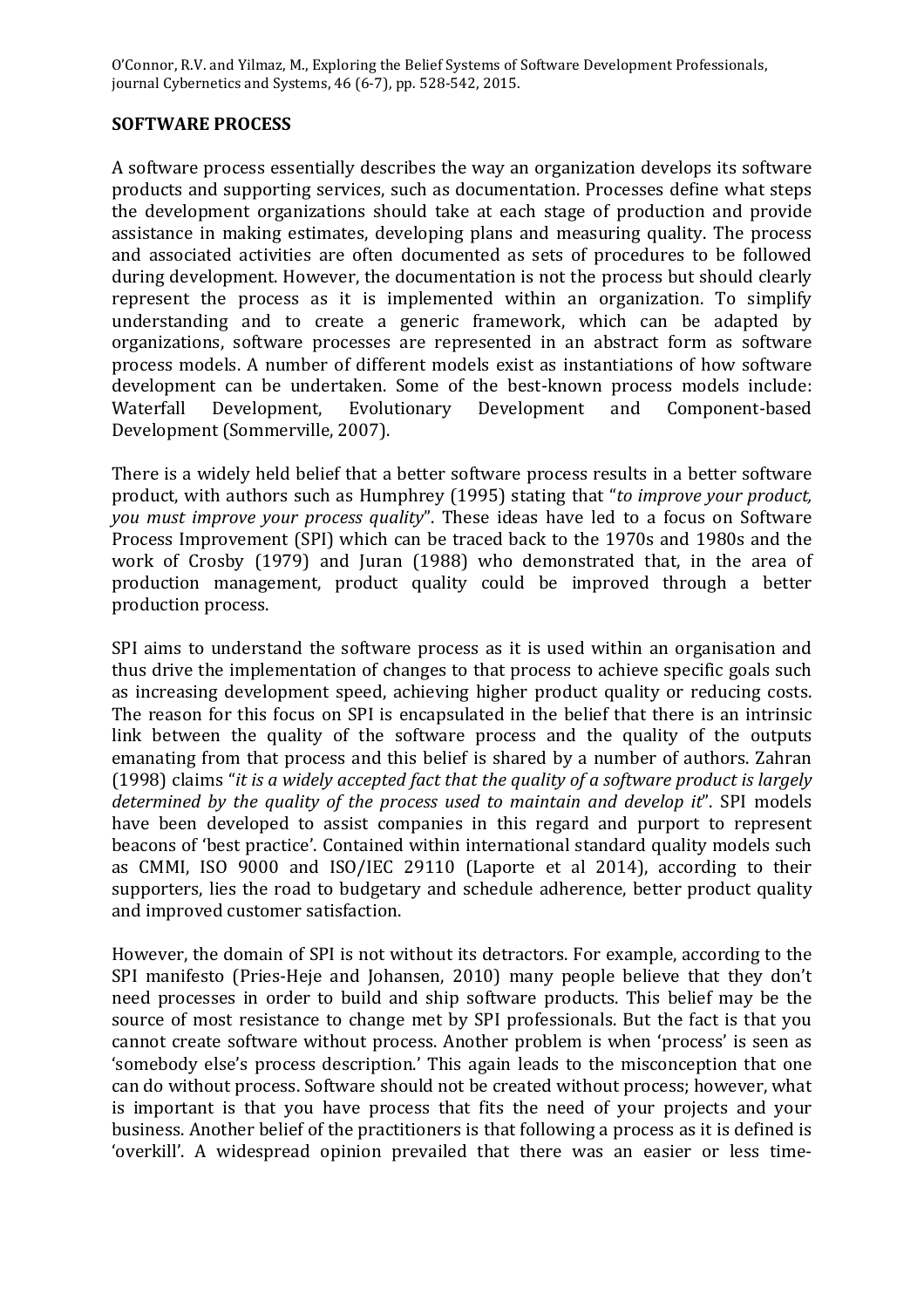consuming way to achieve an objective and many were happy to ignore their own processes to do so.

While many software process researchers understand the importance of software process management via SPI, it has been reported that in practice, managers can lack a commitment to SPI initiatives, resulting in a low process priority (Clarke & O'Connor, 2013). Furthermore, it has been reported that software SMEs tend to only implement SPI in response to negative business events (Coleman et al 2008a). These earlier studies were focused on examining the motivations for and perceptions of SPI and the findings are not particularly encouraging from a software SME perspective.

With the effective management of business processes being recognized as important for business success (Clarke et al, 2012) it follows that the effective management of the software development process is also important for business success. The findings from earlier studies suggest that software SMEs do not adopt a proactive or highly prioritized approach to SPI. This raises the problem that software SMEs may be limiting their competitive advantage by not adopting a stronger SPI priority.

The related research identified above provides an interesting and valuable insight into the role of SPI in software SMEs. However, none of this earlier research was designed to capture the full extent of the influence of the beliefs that individual key players in organizations have and its associate impact on the decision to introduce any new and innovative work practices and processes into an organization. We propose that in order to better understand this problem domain, we explore the underlying belief systems of software organization team members to better understand the factors that can guide behaviour and inform these important decisions with respect to adopting new and innovative work practices and processes, specifically SPI practices, into the software development process.

## **STUDY OVERVIEW**

The investigation of actual software process in practice and the underlying beliefs of the key stakeholders relies heavily on eliciting and understanding the opinions of those who use the software processes in situ and the interpretation of these experiences and the reality of the situation under study. The study, therefore, naturally lends itself to the application of qualitative research methods, as they are orientated towards how individuals and groups view and understand the world and construct meaning out of their reality.

The use of qualitative research in software development studies has not been widely embraced with the Software Engineering (SE) domain. The focus on technological issues in SE studies and the associated extensive use of quantitative methods has been criticised by Bertelsen (1997) who argues for the use of qualitative research in SE. He contends that as SE is a "socio-culturally, not a technically, constituted phenomenon" any research conducted "cannot be based exclusively on natural science approaches but must include a way to understand psychological, social, and cultural phenomena". We agree with Bertelsen in believing that, to get an accurate picture of SPI in practice, one must investigate beyond purely technological factors.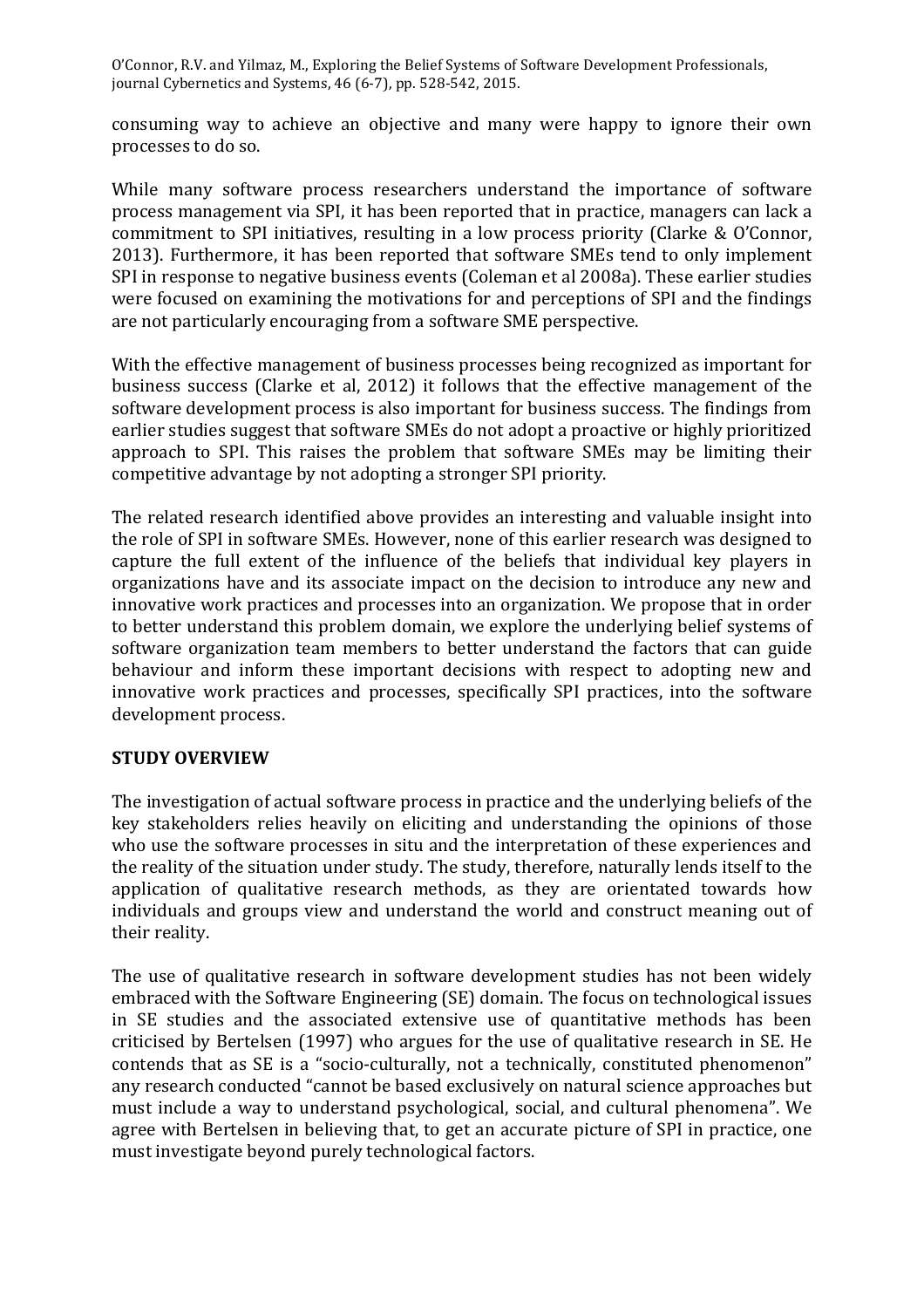Of the qualitative methodologies available, we suggest that grounded theory offers the best mechanism for achieving our objectives. Because of its interpretivist emphasis, and its ability to explain socio-cultural phenomena, grounded theory has been primarily used in the fields of sociology, nursing and psychology from the time of its establishment in the late 1960s. Since then, however, it has widened its reach into the business sector and latterly into the IS field, where it has been used to explain intentions, actions and opinions regarding management, change and professional interactions (Coleman, 2007). Silva and Backhouse (1997) support its use arguing that, "*qualitative research in information systems should be led by theories grounded in interpretive and phenomenological premises to make sense and to be consistent*". Myers (1997) believes that grounded theory has gained growing acceptance in IS research because it is a very effective way of developing context-based, process-oriented explanations of the phenomena being studied. The strengths of the method include facilitating the gathering and analysis of those human experiences and the associated interrelationships with other human actors, coupled with situational and contextual factors (O'Connor, 2012).

In this paper, we document the combined efforts of the researchers in multiple detailed studies into software process in actual practice in software development companies over an extended period. These studies have all been conducted to explore specific aspects of software process such as process formation (Coleman et al 2008b), attitudes to adoption of software standards (O'Connor & Laporte, 2014), software process knowledge management (Ryan et al, 2013), software team dynamics (Basri et al, 2011) software productivity (Yilmaz and O'Connor, 2012a), and personality types (Yilmaz and  $O'$ Connor, 2012b). Despite the varying specific emphasis in these studies, in all instances the participants were asked key foundational questions on the formation and evolution of software process within their organization and their attitudes, beliefs and opinion on both software process in general, process models and SPI activities. Accordingly common themes and patterns of behaviour and opinions can be observed and compared to provide a wider analysis of the belief systems of software organization team members to better understand the factors that can guide behaviour key decisions in relation to the adoption of innovative SPI practices.

These studies have all involved detailed interviews with senior members of company management, with job titles such as CTO, CEO and company founder, and also senior project level staff, with job titles such as project manager and software development manager. In total over 30 companies located in Ireland, UK and Turkey have participated in these studies. All companies are heavily involved in the software development sector and represent primarily software product companies and bespoke software providers. In all cases, interviews were recorded and subsequently analysed using grounded theory coding techniques (the process of breaking down interviews and observations into distinct units of meaning which are labelled to generate concepts) and memoing techniques (the on-going process of making notes and ideas and questions that occur to the analyst during the process of data collection and analysis). The resultant concepts are initially clustered into descriptive categories, which suggests an emergent theory.

## **STUDY RESULTS**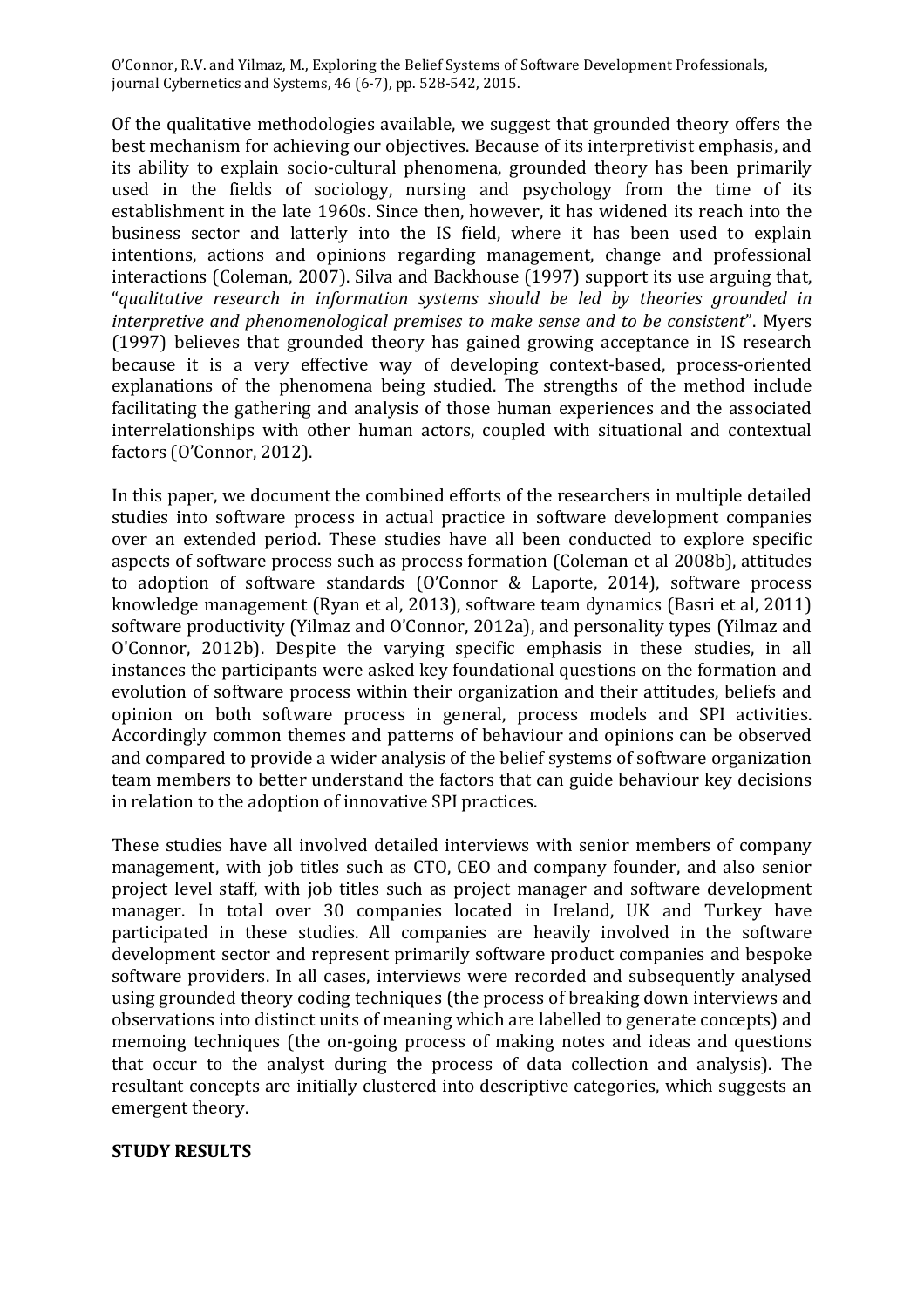Based on the analysis process, we have identified a series of related categories around '*Stakeholder Beliefs'* that explain the phenomena under study. Figure 1 illustrates this, showing the main categories *Stakeholder Beliefs* and the main categories that influence these beliefs: *Background* of the people involved and their *Prior Experience* in the software business and their *Personality Type*. These in turn influence the *Process Formation* in a company, the *Process Evolution* in the company and the adoption or otherwise of *Process Standards.*



*Figure 1. The overall main category diagram*

One of the key theoretical themes of interest is *Process Formation*, i.e. how the software process in the company was originally formed. The findings show that how process is formed depends primarily on the beliefs of those persons who are charged with creating the initial process. In the study companies the title of the key person (or *Stakeholder*) with overall responsibility for the initial software process differed, it can be generally referred to as either 'company founder' or 'software development manager'.

## **Background**

A key determinant in shaping the *Beliefs* of the stakeholders was their *Background*. The majority of those interviewed had previously operated as a software development manager, or similar role prior to joining (or founding) their current company. By the term *Background* we essentially mean the expertise that person has accumulated over their working and educational lives and the impact this has on the management style they cultivated in their current company. Where the software development manager had worked before and what process / process improvement model they used shaped their beliefs about the entire concept of process and drove the adoption of process used in their current company. The following extract from one company is typical of the company responses as to why a particular process model was used: "*For software* development we have used the Rational Unified Process (RUP) model. The reason is that *the guy* we took in to head up our technology area brought that *[RUP]* with him". The Chief Technology Officer (CTO) of another company also provides a representative comment on the influence of the *Background* by stating: "*In terms of technology, I'm the CTO, I* was hired *fin* week 2 of company's existence] to build the team, build the vision and *build the products... I've been involved in SPI wherever I have gone and here I make sure that the processes from day 1 are reasonable if not areat".* 

Closely related to *Background* is the influence it has on the management style in the company. There was a sharp diversity between the management styles adopted within the different study companies, operating at both ends of the management style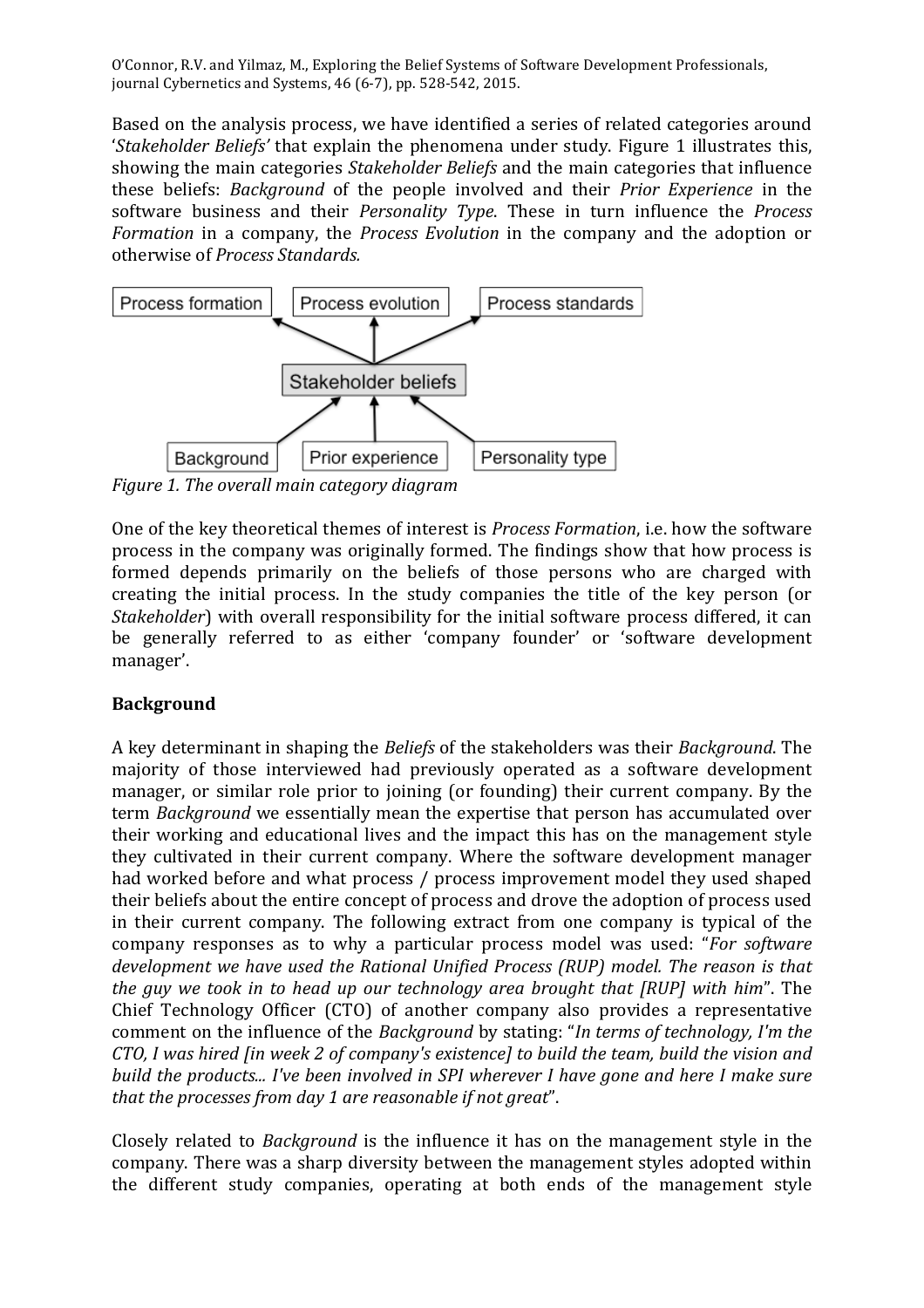spectrum. Some companies tend to be more enforcing of process allowing little deviation which with strong similarities to McGregor's (1985) 'Theory X' style. Examples of this Management Style can be seen in one company who directed their staff on why they needed to follow SPI: "So we were telling people this [SPI] is for the growth *of the company so it's for everybody's good to go along with it and embrace it"*. One of the smallest companies interviewed, has a very 'hands-on' CEO who also adopts a 'command and control' management style as exemplified by his comment "*If a guy isn't* delivering, we just don't want him in the company. You encourage him to leave or *structure an exit for him".* 

In opposition to such a Theory X style, many company managers operate a much more open regime, similar to McGregor's (1985) 'Theory Y' style. In this context, the opinions of subordinates are valued and included as part of software development policy and there is greater evidence of trust in development staff and their ability to carry out tasks with less direct supervision. Self-empowered teams and shared ownership is more associated with this style of management and was more widely deployed in companies exhibiting this style of management, as exemplified by one company who said "*If you have* 1 guy working on a piece of software with 15 years experience he understands the *principles of how we work. He knows what he's doing and doesn't need me interfering*". Another company typified such an open approach by saying that it was normal for "*the manager to send an email out to all his department saying we are thinking of going this* way, what do you think?".

### **Prior Experience**

A key determinant in shaping the *Beliefs* of the stakeholders was their *Prior Experience*. All managers brought with them something less tangible, namely 'experience'. This is simply defined within this study as 'knowing what to do in a given situation'. One manager when asked about how he managed to grow the software development activity in his current organisation stated, "*I* quess a lot of it is our [previous company] experience *because* we understood what we needed to do when we got to a certain level". This factor was widespread across the interviews. The managers' prior knowledge, and the fact that they had encountered similar situations before, gave them a belief that they were equipped to deal with the situations they found when joining their current employers. One company appointed a number of senior development staff simultaneously. They then used the backgrounds of all of these individuals to determine their initial process: "We sat down at the beginning and looked at what sort of environments have people *worked in before, what sort of process did they have there and we tried to import them and tried to adapt them*". Essentially in almost all cases the practices used by the senior developer, created by their background experience, become the de facto initial process.

If the managers had a positive *Prior Experience* with a particular process model and they understood it particularly well, then they opted for familiarity rather than something novel. This concept of bringing a particular model or tool with them was a common feature of the managers interviewed. One company manager talking about her prior experience of setting up a software process say "*What that [the setup] experience gave me was the information as to what sort of processes I wanted to put in place and why I wanted them*".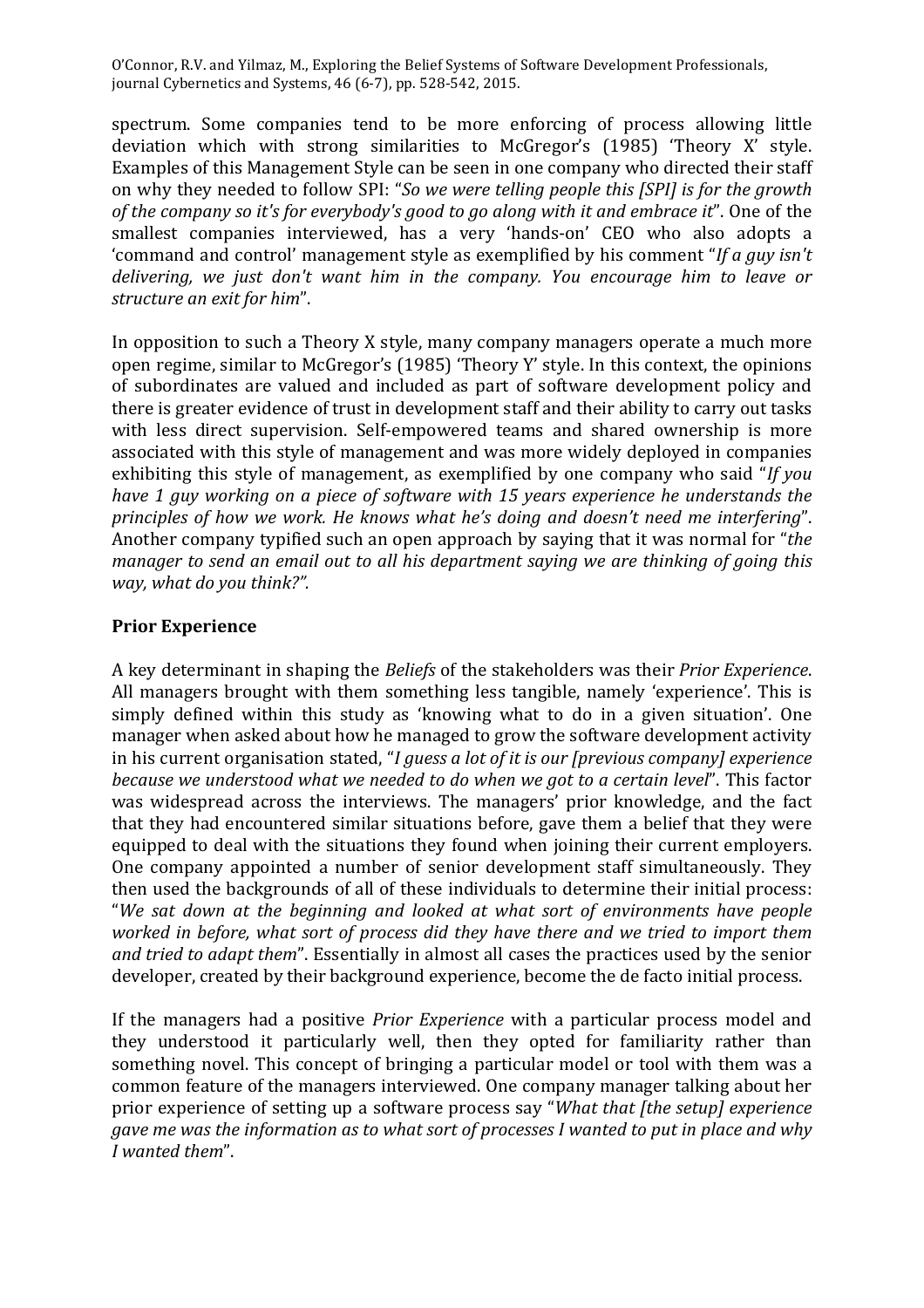Whilst the background and experience of the software development manager helps to form the process, prior negative experiences can also work against certain process elements. For example, in relation to the adoption of international best practice software development quality standards such as ISO9000 and CMMI (Mora et al, 2009), prior negative experience had an influence on software development manager's decisions in their current companies, as illustrated by a company founder who, when asked what working with the CMMI model was like in his previous company, responded: "It [CMMI] was dire. It just got in people's way... It wasn't for me... I won't use *it here*".

# **Personality Types**

A key determinant in shaping the *Beliefs* of the stakeholders were *Personality types*. The term personality type can be considered as a combination of a set of characteristics that reflect our perceptions, values, and emotions. The Myers-Briggs Type Indicator (MBTI) classifies personality types via four dichotomous dimensions; extroversion-introversion  $(E-I)$ , which shows the methods for an individual to draw energy (outer word versus inner word of ideas), sensing-intuitive (S-N), which refers the methods of individuals to process data (facts versus possibilities), thinking-feeling (T-F), which is related with people's decision making (objective versus subjective), and judging-perceiving (I-P) identifies whether an individual has a structural or an adaptable style to deal with the world (Yilmaz et al, 2014).

During the study, we observed that majority of interviewees agreed that there should be a visible implication of personality types on stakeholders' beliefs. Moreover, a significant number of managers perceived a relationship between stakeholders' beliefs and process formation, and selection of process standards.

Evidence suggests that there is no one-size-fits-all software process. Therefore, a software process is commonly tailored by a software development manager based on several factors such as team skills, requirements characteristics, and project needs. During the interviews managers have stated that they were very concerned about the impact of personality types of software development personnel especially during the process formation phase. One such example of this is illustrated by the following comment: "*The candidates who passed the technical interviews were asked questions to* assess their social and communication skills. However, it seems personally very hard for *me* to select the suitable candidate by using the personality types". A deeper insight into these issues is best exemplified in this related comment: "*In general, introverted and judging personality types are more loyal to a software process. However, it might be relatively hard for them to accept and adopt a major requirement change. In fact, they work very hard to keep the deadlines realistic. Extroverted and perceiving personalities,* on the other hand, are very good with customer relations. However, they do not like to be *involved* in the process formation. They could easily cope with the process change but they *are relatively less disciplined and eventually prefer to spend time with social activities".* 

Furthermore, prior studies have noted the importance of selecting appropriate software process standards. The evidence collected during the interviews suggests that managers with introverted personality characteristics are more connected to plan-driven development approaches used in process standards. In support of this, one interviewee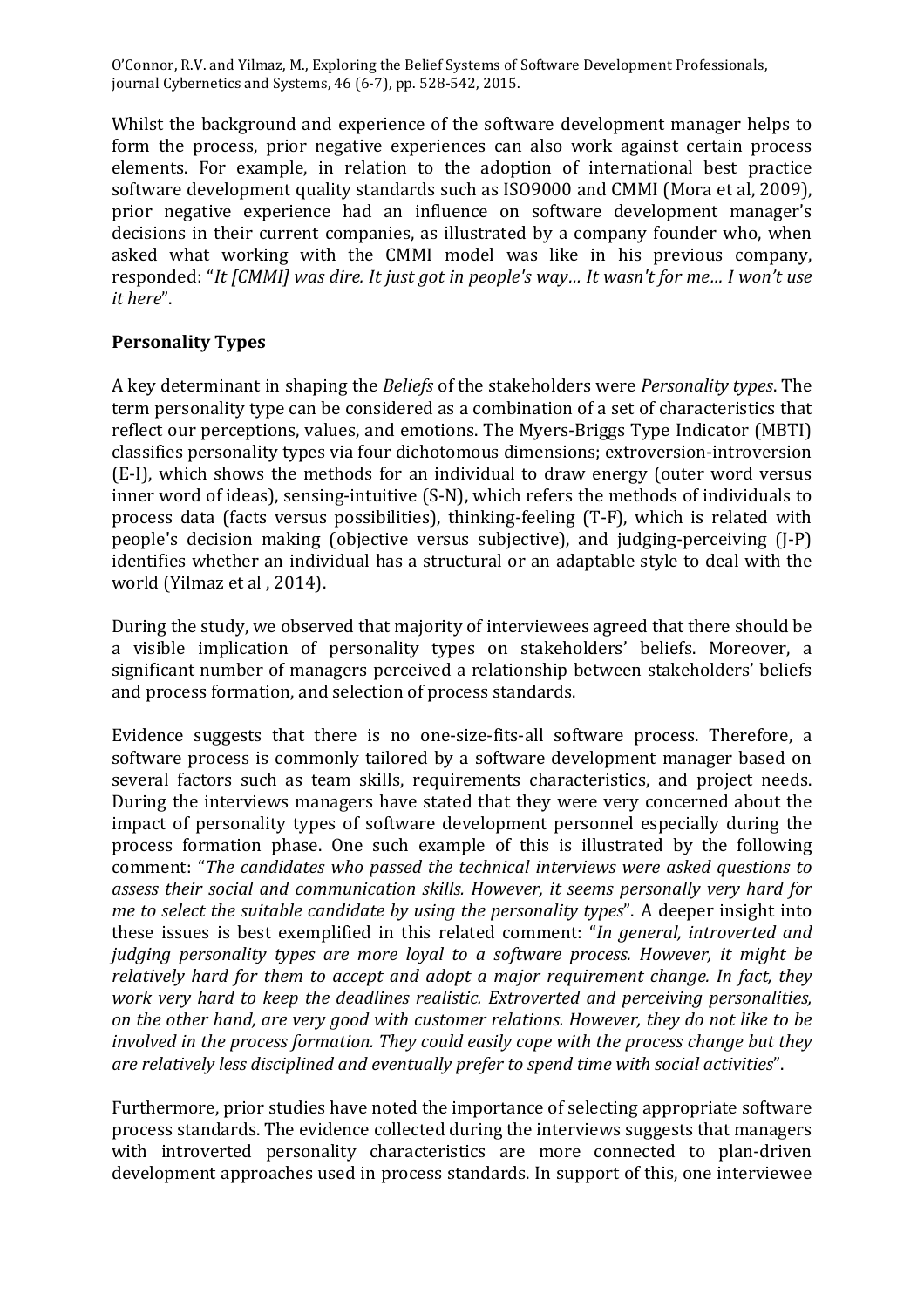said: "We live in a world where managers should be confortable under spotlights and *obviously most of them are extrovert ideal. Unfortunately, I believe I have limited social skills.* I have a team of 40 people who work in a regulated environment to develop medical software. As there are several guidelines and regulations we should have to follow, we *mostly work without seeing customers during the development activities and ultimately I can confirm that we do not need to deal with dramatic changes in software requirements".* 

The projects that required heavy customer involvement, frequently demands extroverted individuals who are confortable with people skills. An extroverted manager commented to the issue: "*I* guess *I* have to communicate with the client very frequently. *Firstly, because the requirements change rapidly and hence the requirement's document should be updated even weekly. Secondly, our competitors in the market are trying to change the client's mind by using their newly developed product, which is equipped with extra features and trendy technologies. How could I ignore the client even for a while".* 

# **Process Evolution**

As discussed above we can see that the main issue driving *Process Formation* is *Stakeholder Beliefs*. These beliefs also are the main influencing factors surrounding both the change of process over time, termed *Process* Evolution. Whilst in the overwhelming majority of study companies that *Process Evolution* does not occur in a linear fashion and is directly related to the events that the business experiences over time and impacted by erosion of practice over time, it is the human impact on and reaction to this evolution that is of most interest in the context of this paper.

Many of the study participants reported real difficulties getting the employees to follow the company's software process due to the beliefs and opinion of the employees. Although a specific process or way of working may be appropriate for the company concerned, if the employees ignore some of the process requirements then you have process erosion and a process that is divorced from the 'official' process. In some instances it was a question of winning the employees over to a new way of doing things as explained by one manager "*Getting everyone on board, getting everyone to understand the importance of it and be behind it, was quite difficult... And there's no point in having a system there if people aren't going to be 100% behind it and use it"*.

Many of the companies also experience a situation whereby engineers who do not believe in and agree with the current process will actually engage in 'workarounds'. In other words they will bypass the process if they believe ('*Stakeholder Beliefs'*) it is a hindrance or unsupportive of their objectives. As one manager put it "Typically *engineers will see more elegant ways of doing something and if they are not allowed do it, you* won't get the buy-in". This is typical of what is experienced by companies who report that if engineers do not believe or see the need for something, are unconvinced by the reasoning behind it, or just believe there is a better way to do it, then they either will do it a different way or not do it at all. Either way, the managers concerned will not get buy-in to the process.

An interesting observation that appears to be common is the difference between new and experienced staff in terms of *Stakeholder Beliefs* and how these affect the decision to follow a process or not.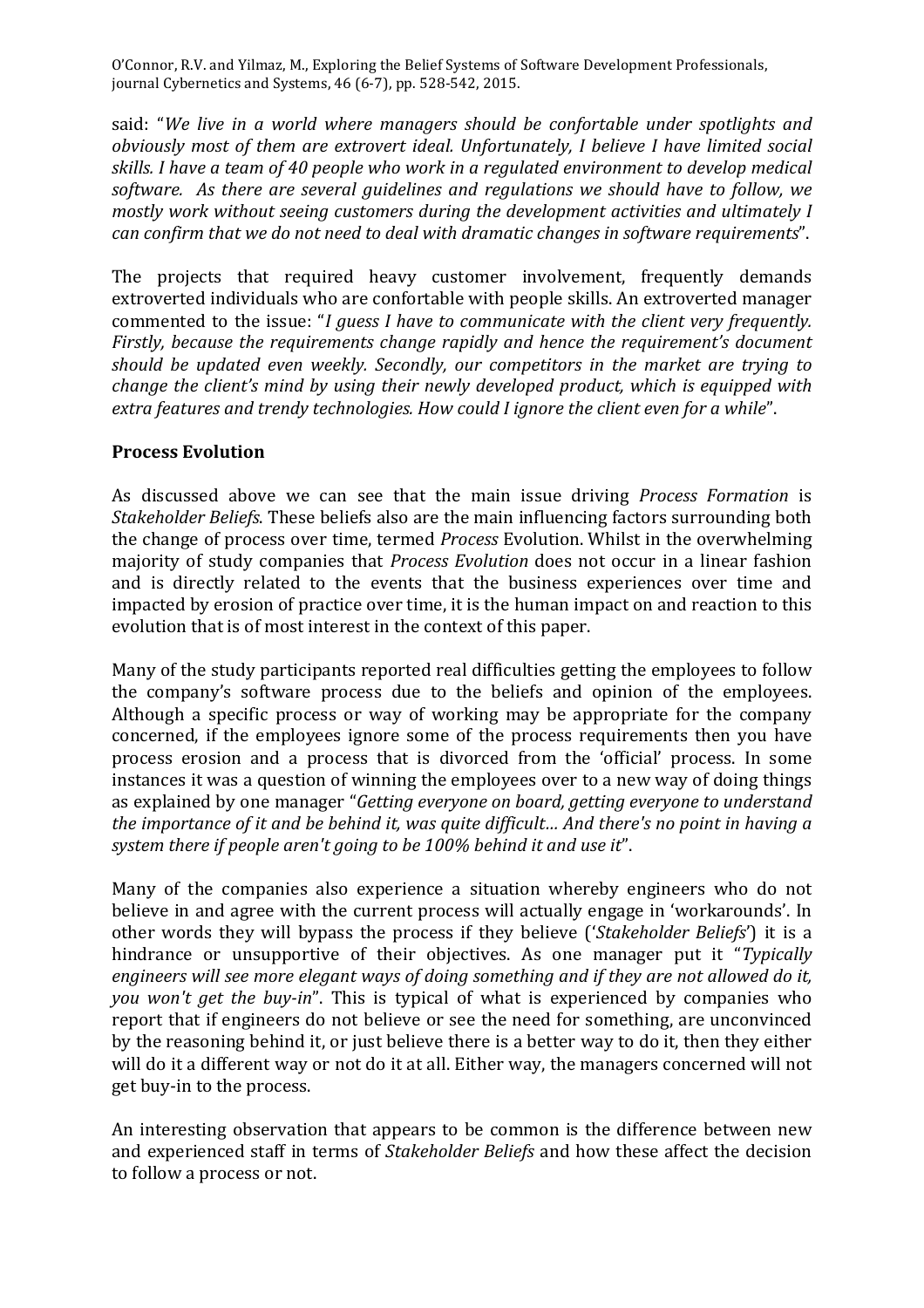Companies hiring graduates (with little or no experience of working in other companies and therefore no experience of process other than the individual practices they followed) found them 'easier to manage', as one CTO put it "*They are brand new out of the box and have no real understanding of other ways [of doing process]... so they generally* do what they are told, without questioning". By contrast, several companies commented that the biggest issue rested with the senior staff. Having in most instances worked in other organisations, with their associated processes, and having built up what they saw as an expertise in software development, persuading them to follow a new process, or even adhere rigidly to the existing one, was difficult. In many instances they are often the staff most hostile to process and process improvement. As one company founder noted "*The better the developer, the less likely they are to follow the process... The best ones are literally in mutiny*".

## **Process Standards**

Although commercial SPI models and standards have been highly publicised and marketed, they are not being widely adopted and their influence in the software industry therefore remains more at a theoretical than practical level (O'Connor and Coleman, 2007). A key driving influence behind this negative perception of *Process Standards* is *Stakeholder* Beliefs motivated by both *Prior Experience* and also *Background* of those involved in decision making.

Despite significant published evidence to the contrary, there was an overwhelming belief by participants that the processes as generally described in software standards are not easy to actually tailor and implement in their organizations. In addition, the analysis also indicates that the lack of requirement from the market in general and their customer in particular has contributed to low acceptance of such standards. Examples of interviewee opinion illustrating these would be: "*In a company of our size they [standards]* would not necessarily add value... we would only need more sophisticated *process if we were a larger company*" and "*Our developers are busy with coding, we don't* have resources to do that [standards compliance]".

The interview analysis indicated standards were held in low regard and seen as a 'sales tool' only. Examples of interviewee opinion exemplifying this include: "*I* think a lot of *process in quality standard are nonsense. Some standards tell you to do XYZ steps but they are not beneficial to our business*". In stark contract a few CEOs remarked on the importance of standards commenting that "*It would be great to have them [standards accreditation]* in order to have a consistent process up and running that can always be *relied on*". 

## **DISCUSSION**

While the present study has confirmed a number of findings from earlier research, the significance of this study lies in the investigation of actual software process in practice and in particular the underlying beliefs of the key stakeholders. Specifically, how these *Stakeholder Beliefs* influence the formation and evolution of the software process and how these beliefs are primarily a result of the *Background* of management staff and their *Prior Experience*.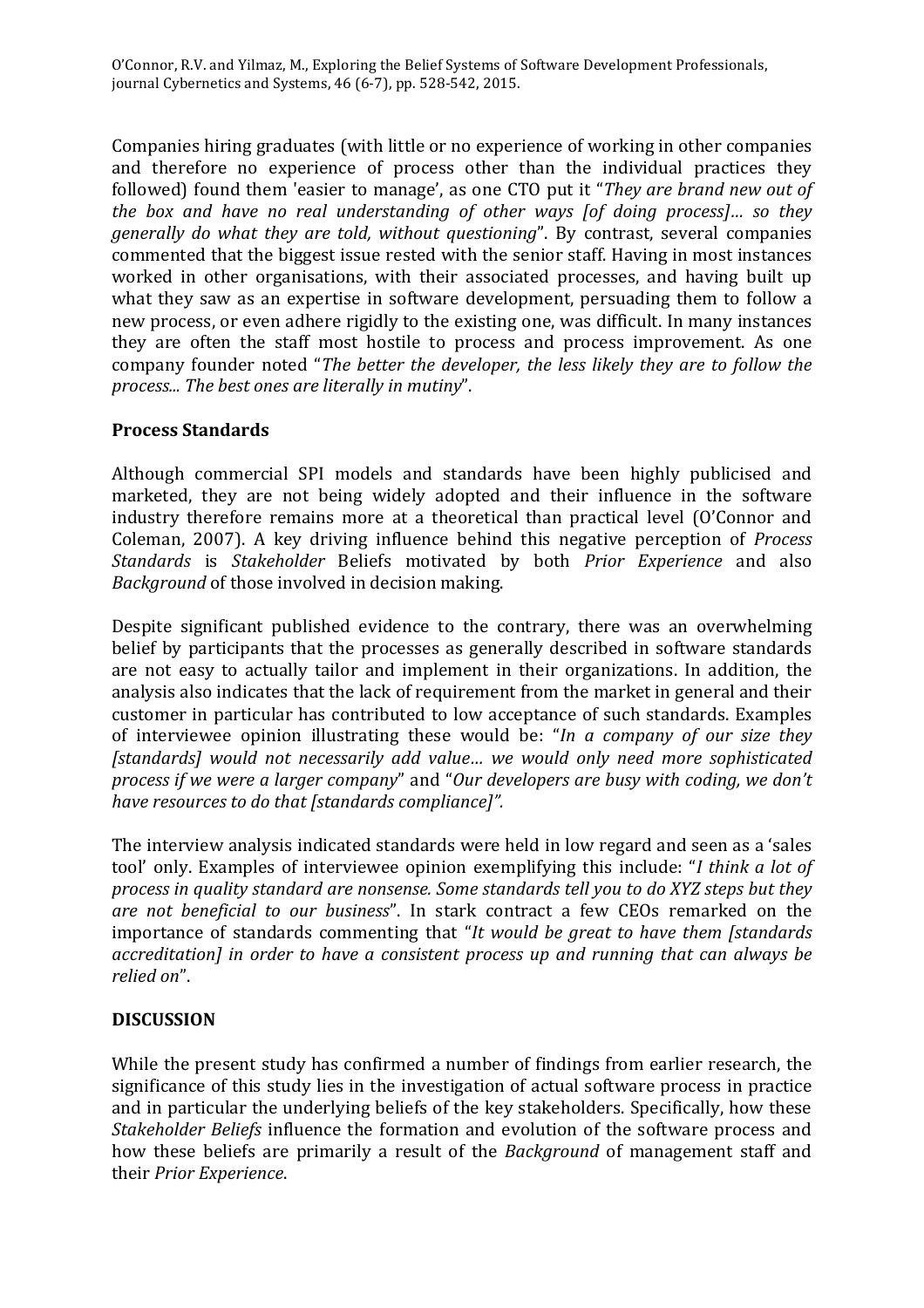The study presented herein takes a broad viewpoint of software process and the people involved in managing and implementing it. Taking this approach to examine SPI in action, we make important new observations surrounding the belief structures of key stakeholders charged with new and innovative work practices and processes, specifically SPI.

Although the study involved accessing a variety of personnel in 30 participating organizations - and such access is very difficult to realise – the sample size is not especially large from a numerical point of view. However, a considerable depth of information has been gathered and the sample size is large when compared to similar studies in this domain. Nonetheless, a similar study incorporating a larger number of participating companies could expect to make stronger claims in relation to the generalizability of findings – and perhaps this is an area worth considering for future research.

Further research could focus on examining the nature of tacit software process knowledge. With software development being a human intensive activity, it is natural that many aspects of improvement in the method of work occur in a social manner. This includes human-centric activities such as dialogue and learning through experience. Given the considerable dependence on people in software development, it would appear to be vitally important that human aspects of software development are adequately catered for in future software development process models and frameworks.

#### **REFERENCES**

- Agarwal, R., and Prasad, J., "A field study of the adoption of software process innovations by information systems professionals, "IEEE Transactions on Engineering Management, vol.47, no.3, pp.295,308, August 2000.
- Basri S, O'Connor RV. A study of software development team dynamics in SPI. Proceedings of the 17th European Conference on Systems, Software and Service Process Improvement (EuroSPI 2010). Springer Verlag: CCIS 172, 2010. Heidelberg, Germany, 2011: 143-154.
- Bertelsen, O.W. (1997) "Towards a Unified Field of SE Research and Practice", IEEE Software, November/December, pp 87-88.
- Coleman, G. and O'Connor, R., Using grounded theory to understand software process improvement: A study of Irish software product companies, Information and Software Technology, 49 (6), June 2007, Pages 654-667.
- Coleman G, O'Connor R. (2008a) Investigating software process in practice: A grounded theory perspective. Journal of Systems and Software: 81 (5): pp. 772-78
- Coleman G. and O'Connor R. (2008b), An investigation into software development process formation in software start-ups. Journal of Enterprise Information Management, 21 (6), pp. 633-648.
- Crosby, P.B., 1979, Quality is Free: The Art of Making Quality Certain, McGraw Hill, USA.
- Clarke, Paul and O'Connor, Rory  $(2013)$  An empirical examination of the extent of software process improvement in software SMEs. Journal of Software: Evolution and Process, 25 (9). pp. 981-998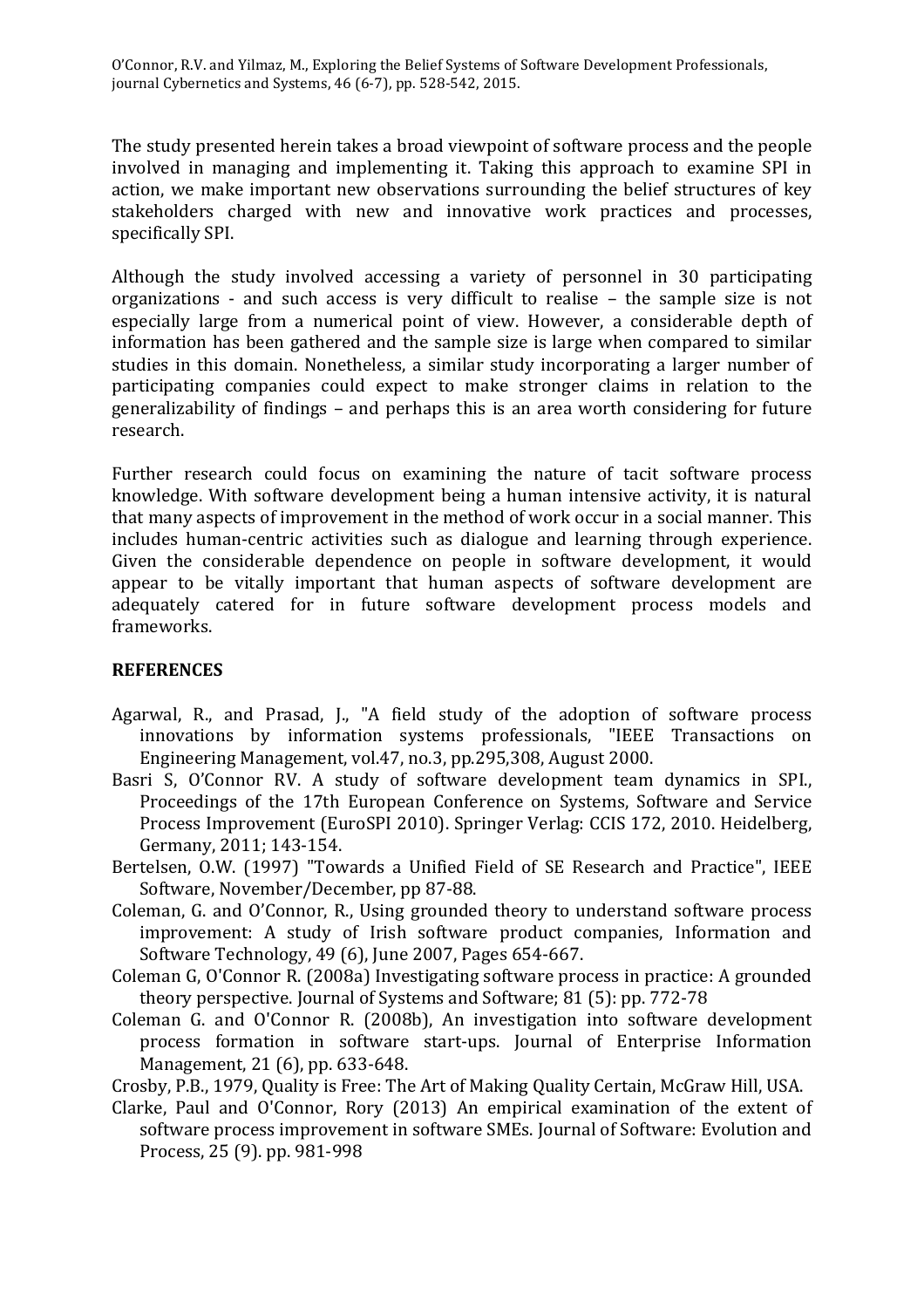- Clarke, P. and O'Connor, R.V., The influence of SPI on business success in software SMEs: An empirical study, Journal of Systems and Software, 85 (10), October 2012, pp. 2356-2367.
- Fishbein, M. and Ajzen, I., Belief, Attitude, Intention and Behavior: An Introduction to Theory and Research. Reading, MA: Addison-Wesley, 1975.
- Humphrey, W.S., 1995, A Discipline for Software Engineering, Addison Wesley, Boston, MA
- Juran, J.M., 1988, Juran on Planning for Quality, The Free Press, New York.
- Laporte, C.Y., O'Connor, R.V.: A Systems Process Lifecycle Standard for Very Small Entities: Development and Pilot Trials. In: Barafort, B., O'Connor, R.V., Poth, A., Messnarz, R. (eds.) EuroSPI 2014. CCIS, vol. 425, pp. 13–24. Springer, Heidelberg (2014)
- Mora, M., Gelman, O., O'Connor, R., Alvarez, F., and Macias-Luevano, J. (2009). An Overview of Models and Standards of Processes in the SE, SwE, and IS Disciplines. In A. Cater-Steel (Ed.), Information Technology Governance and Service Management, pp. 371–387, IGI Global, Hershey, PA.
- Myers, M.D. (1997) "Qualitative Research in Information Systems", Management Information Systems Quarterly, Vol 21 No 2, pp. 241-242.
- O'Connor and Coleman (2007) An Investigation of Barriers to the Adoption of Software Process Best Practice Models. Australasian Conference on Information Systems, p.780-788, 2007
- O'Connor, R.V. (2012) Using grounded theory coding mechanisms to analyze case study and focus group data in the context of software process research. In: Mora, M., Gelman, O., Steenkamp, A., Raisinghani, M. (eds.) Research Methodologies, Innovations and Philosophies in Software Systems Engineering and Information Systems, ch. 13, pp. 1627-1645. IGI Global.
- O'Connor, Rory and Laporte, Claude (2014) An innovative approach to the development of an international software process lifecycle standard for very small entities. International Journal of Information Technologies and Systems Approach, 7 (1). pp. 1-22.
- Pries-Heje, J., and J. Johansen. "SPI Manifesto." European System & Software Process Improvement and Innovation (2010).
- Ram S. and Jung, H.-S., Forced adoption of innovation in organizations: Consequences and implications, J. Prod. Innovation Manage., vol. 8, no. 2, pp.  $117-126$ , 1991.
- Ryan, Sharon and O'Connor, Rory (2013) Acquiring and sharing tacit knowledge in software development teams: An empirical study. Information and Software Technology, 55 (9). pp. 1614-1624
- Rogers, E.M., Diffusion of Innovations, 4th ed. New York: The Free Press, 1995.
- Silva, L. & Backhouse, J. (1997) "Becoming Part of the Furniture: The Institutionalisation of Information Systems", in: A.S. Lee, J. Liebenau & J.I. DeGross (Eds.) Information Systems and Qualitative Research, Chapman & Hall, London, pp 389-414.
- Sommervile, I., Software Engineering, 8 ed., Addison Wesley, 2007.
- Tornatzky, L. G. and Klein, K. J., Innovation characteristics and innovation adoptionimplementation: A meta-analysis of findings," IEEE Trans. Eng. Managent, vol. EM-29, pp. 28-45, Feb. 1982.
- Yilmaz, Murat and O'Connor, Rory (2012a) Social capital as a determinant factor of software development productivity: An empirical study using Sstructural equation modeling. International Journal of Human Capital and Information Technology Professionals,  $3(2)$ . pp.  $40-62$ .